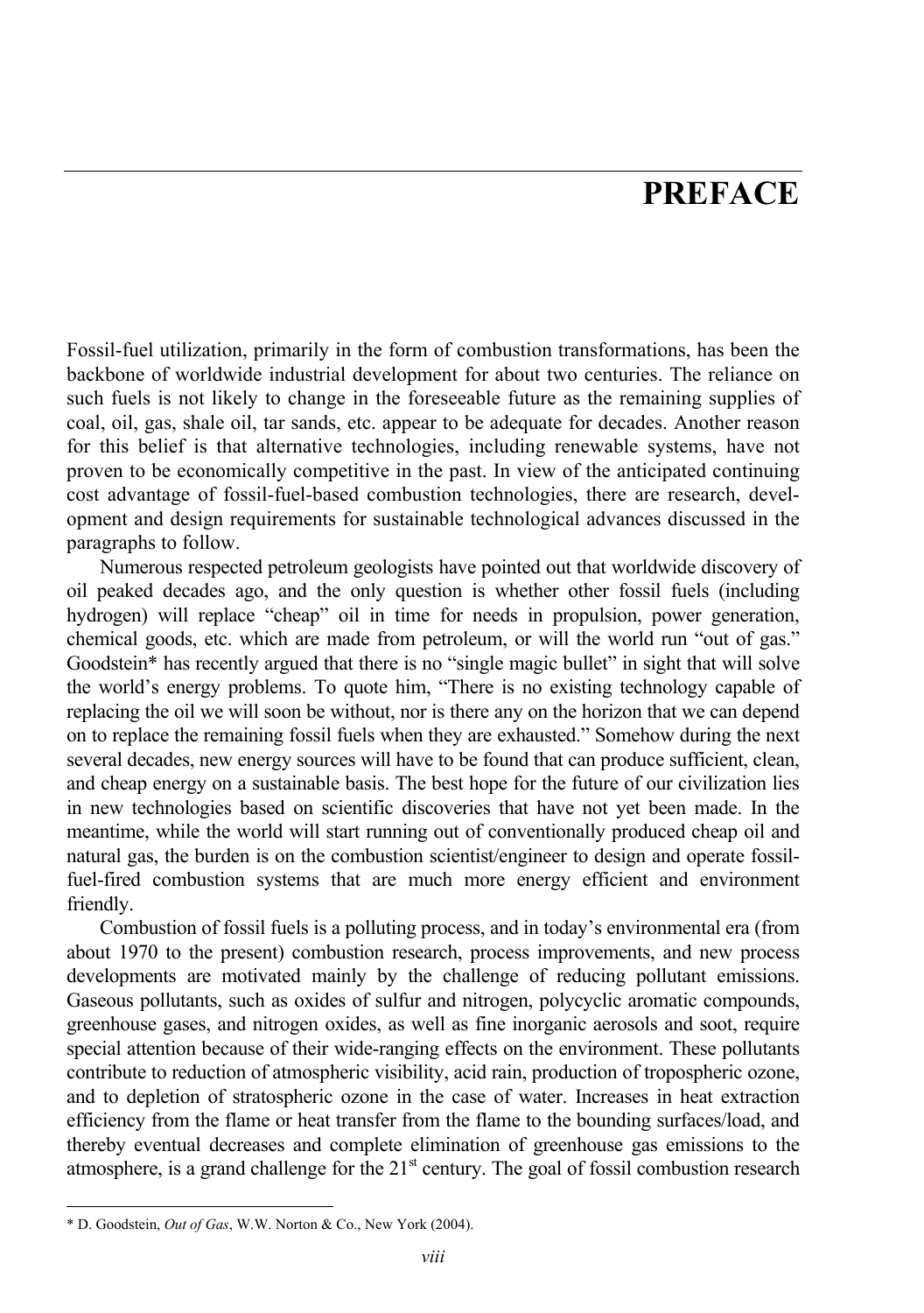and development is to create high-efficiency and clean combustion technology options that can mitigate adverse atmosphere climate changes, reduce pollutant emissions, and simultaneously increase fossil fuel utilization efficiencies.

Today's combustion engineers and scientists are often confronted with complex combustion phenomena that depend on interrelated processes of thermodynamics, chemical kinetics, fluid mechanics, heat and mass transfer, and turbulence. Thermal radiation transport in combustion systems at high temperatures is an important process that has been receiving increased attention in the last few decades because of environmental, energy efficiency, and economic considerations. Understanding of fundamental radiative transfer concepts as they impact coupled processes in flames and combustion systems should provide engineers and scientists with the technical background and training to solve various current and future practical combustion problems. During the transition from present to indefinitely sustainable technologies, fossil-fuel utilization technologies may include hydrogen technologies coupled to renewable energy supplies in biomass forms (e.g., special crops, plant residues, etc.). Combustion of biomass is expected to be an important combustion technology that will require understanding and all of the necessary controls.

Market demands and federal regulations on controlling combustion performance have led and continue to drive the development of more efficient combustion devices. Increased use of natural gas will continue in the U.S. largely due to its availability and price. Changes in Title IV of the Clean Air Act of 1990 have made natural gas a more desirable alternative fuel. However, global warming concerns may in the future restrict not only the use of a desirable fuel, such as natural gas, but other fossil fuels as well. Computational design tools will be needed for burner and combustion system designs to determine the effects of fuels, burner position and orientation, and geometry on combustion system performance. Hence, one of the main tasks of a research worker or a designer in the combustion field will be to develop and use computational methods that describe important phenomena in practical industrial systems that are expected to drive the combustion technology.

Energy for high-temperature processes is usually derived directly from fossil fuel; therefore, combustion is an integral part of many "hot" systems. The rapidly developing discipline of Computational Fluid Dynamics (CFD) is being used to help understand, design, optimize, and operate high-temperature processes. These processes involve the transfer of heat, mass, species, and momentum in a very hostile environment. Combustion and heat transfer are closely linked disciplines and together they form the theme of this volume. At high temperature, radiation is either a very important or the dominant mode of heat transfer. Radiative transfer differs from conduction and convection in its fundamental laws and formulation and is a special focus in this volume because of its conceptual and computational difficulties. The emphasis in the book is on those combustion situations in which radiative transfer has been identified as an important or a dominant phenomenon influencing physicochemical processes and energy transport.

The aim of the book is: 1) to lay the foundations of radiative transfer for inclusion of the process in modeling of combustion phenomena and in predicting radiation heat transfer in chemically reacting and combusting systems, 2) to collect relevant information on the effects of thermal radiation on chemical processes in combustion devices, and 3) to identify and discuss radiation and total heat transfer in important combustion applications.

The book is basically organized in two parts. The first part (Chapters 1 through 7) deals with the fundamentals of radiative transfer (e.g., concepts, thermodynamics and physics of radiation, phenomenological description of radiative transfer, radiation characteristics of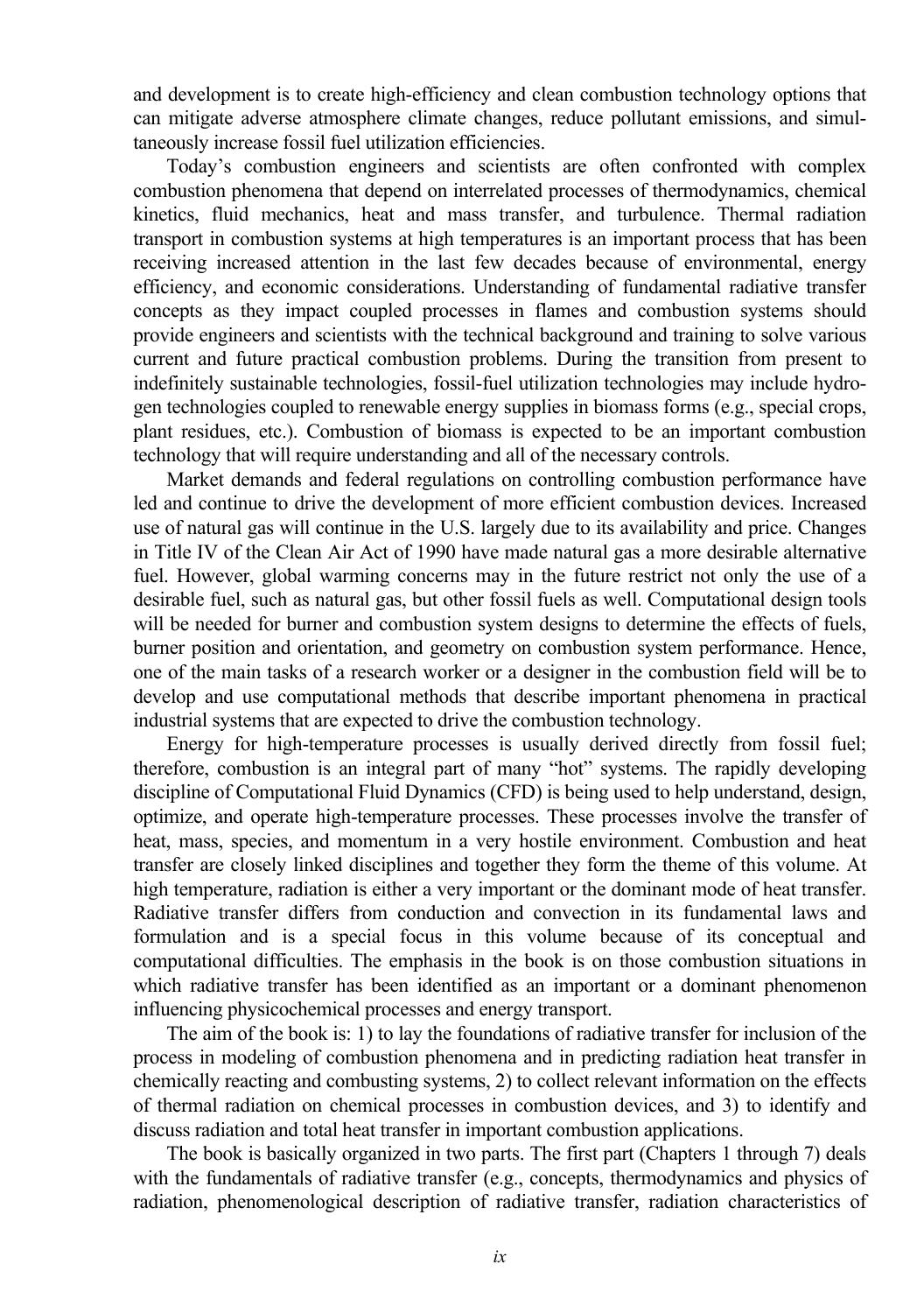combustion gases, radiation characteristics of particulates, and methods for solving the radiative transfer equation and integrating over the spectrum). The second part (Chapters 8 through 15) of the book deals with combustion phenomena that are affected by radiative transfer and discussion of combustion devices in which radiation transport plays a significant or major role and impacts the system performance. Specific applications include modeling of radiative transfer in isolated, individual flames and industrial combustion devices ranging from burners to industrial furnaces. The volume includes a chapter on wildland fires (Chapter 14) in which radiation plays a dominant role in the spread of fire and represents a hazard to humans as well as property. The book concludes with a chapter on premixed combustion in porous media (Chapter 15), a promising technology for reducing pollutant emissions and improving energy utilization efficiency for a variety of applications.

Many textbooks have been written on combustion and on radiation heat transfer, but both types of books contain limited information on combination radiative transfer and how it impacts combustion processes and performance of combustion devices. The key difference between this book and others is that it examines each application from a somewhat narrow scope to learn how radiative transfer affects the combustion processes and on the performance of combustion systems. The basics of combustion are considered, but from a limited perspective as to how combustion is influenced by radiative transfer and how the performance of a combustion device or system is affected by radiation. There is very little discussion of combustion kinetics because this subject has been more than adequately covered in combustion books and because the kinetics of the chemical reactions have significant impact on radiative transfer only in special circumstances. Rather, the book attempts to narrowly discuss those topics in regard to how radiative transfer affects the flame structure (e.g., temperature and species concentrations), and how the temperature impacts physicochemical processes during combustion.

As with any book on combustion and radiative transfer, there are many topics that are not covered and others that are treated only superficially. This work does not cover many topics relevant to radiative transfer in infrared radiating gases or in dispersed systems. The book also does not deal with applications of radiative transfer in many combustion systems, which are very important technologically in power and industrial steam generation (boilers, fluidized bed combustion, packed bed combustion), propulsion (internal combustion, gas turbines, rocket propulsion), industrial processing, and many other specialized combustion devices and applications, such as nonintrusive diagnostics in combustion systems. Some topics, such as combustion and heat transfer in furnaces, are discussed in a cursory manner; others, such as radiative transfer in gas turbine combustors, are discussed by way of example. The focus is on radiative transfer fundamentals and applications to simple combustion systems and devices.

The book discusses how to construct, use, and interpret numerical results of combustion system simulations. Radiation transport must be a part of comprehensive models used in interpreting, analyzing, and optimizing combustion systems. Computer models can reduce the number of costly and time-consuming experiments in designing combustion devices. Modeling of radiation and its interaction with other processes (i.e., turbulence) needs to be treated for realistic description of chemical kinetics and computational procedures to quantify description of transport phenomena in combustion devices.

I have liberally used the published literature. While I am indebted to these scholars and to those colleagues who shaped my thinking, I am of course responsible for errors and omissions in interpreting their work. Many individuals have contributed to the development